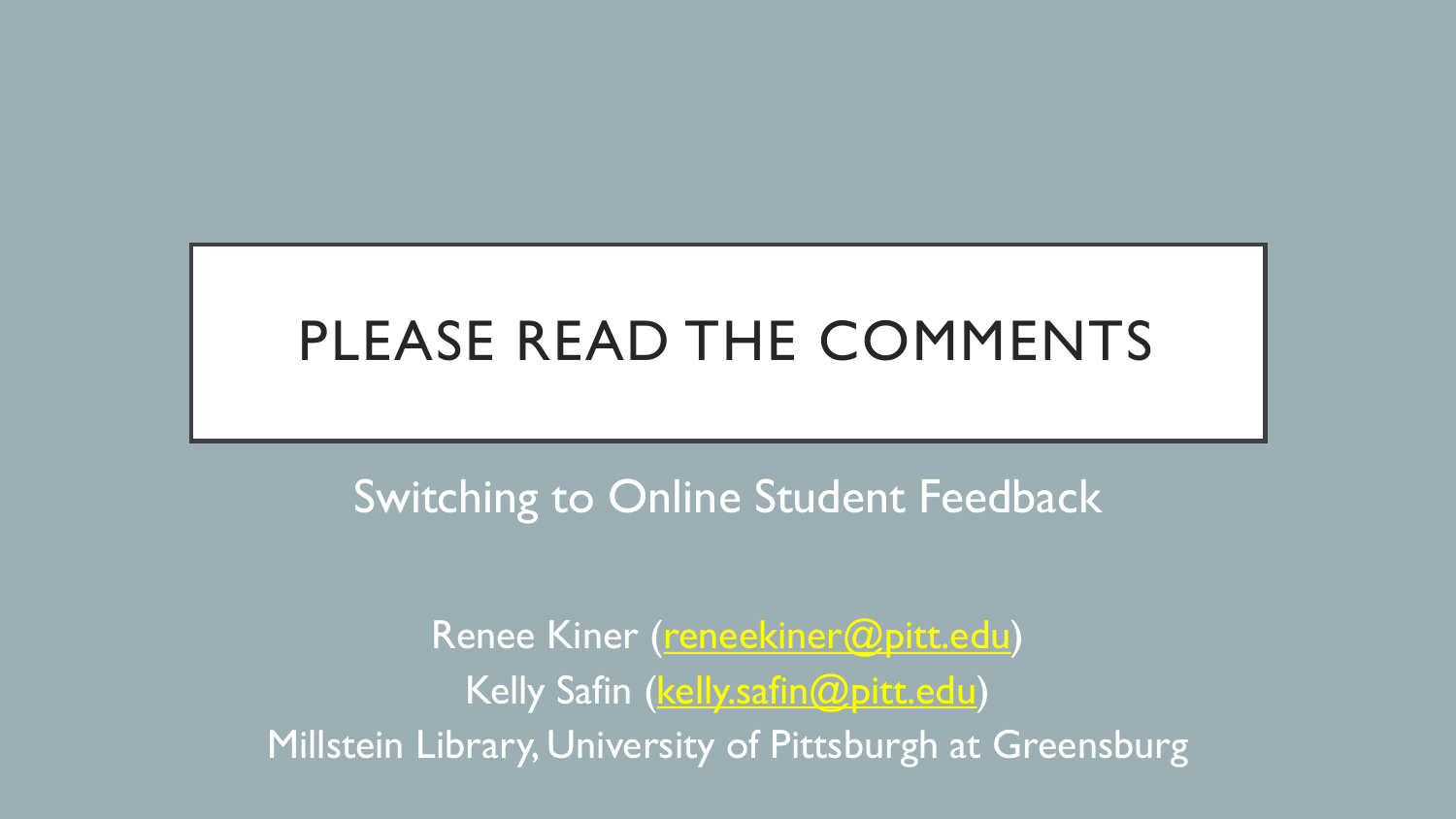### LOW-TECH, EXTRA TIME & EFFORT

- o High use of paper and printer ink
- o Incomplete responses
	- o Number of questions was daunting to students
	- o Students checked boxes just to leave early
- o Handwriting difficult to read
- o Potential for data entry error
- o Required manual report creation

| Date: the contract of the contract of the contract of the contract of the contract of the contract of the contract of the contract of the contract of the contract of the contract of the contract of the contract of the cont |              |                 | Course Instructor: __                          |                       |  |
|--------------------------------------------------------------------------------------------------------------------------------------------------------------------------------------------------------------------------------|--------------|-----------------|------------------------------------------------|-----------------------|--|
|                                                                                                                                                                                                                                |              |                 |                                                |                       |  |
| <b>Library Instructor:</b> (Check all that apply) $\Box$                                                                                                                                                                       |              |                 | D                                              | □.                    |  |
| 1. The library instructor presented the materials in a clear and understandable manner.                                                                                                                                        |              |                 |                                                |                       |  |
| $\Box$ Strongly Agree                                                                                                                                                                                                          | $\Box$ Agree | $\Box$ Disagree | $\Box$ Strongly Disagree                       | $\Box$ Not Applicable |  |
| 2. The presentation was well organized.                                                                                                                                                                                        |              |                 |                                                |                       |  |
| $\Box$ Strongly Agree                                                                                                                                                                                                          | $\Box$ Agree | $\Box$ Disagree | $\Box$ Strongly Disagree                       | $\Box$ Not Applicable |  |
| 3. The pace of the session was appropriate.                                                                                                                                                                                    |              |                 |                                                |                       |  |
| $\Box$ Strongly Agree                                                                                                                                                                                                          | $\Box$ Agree | $\Box$ Disagree | $\Box$ Strongly Disagree                       | $\Box$ Not Applicable |  |
| 4. The library instructor engaged the students by asking questions, encouraging participation or using group activities.                                                                                                       |              |                 |                                                |                       |  |
| $\Box$ Strongly Agree                                                                                                                                                                                                          | $\Box$ Agree | $\Box$ Disagree | $\Box$ Strongly Disagree $\Box$ Not Applicable |                       |  |
| 5. The library instructor made the class aware of a variety of research resources on the University Library System                                                                                                             |              |                 |                                                |                       |  |
| website.                                                                                                                                                                                                                       |              |                 |                                                |                       |  |
| $\Box$ Strongly Agree                                                                                                                                                                                                          | $\Box$ Agree | $\Box$ Disagree | $\Box$ Strongly Disagree                       | $\Box$ Not Applicable |  |
| 6. The session was helpful for the research assignment for my class.                                                                                                                                                           |              |                 |                                                |                       |  |
| $\Box$ Strongly Agree                                                                                                                                                                                                          | $\Box$ Agree | $\Box$ Disagree | $\Box$ Strongly Disagree                       | $\Box$ Not Applicable |  |
| 7. The level/content of this class was:                                                                                                                                                                                        |              |                 |                                                |                       |  |
| $\Box$ Somewhat Difficult<br>$\Box$ Difficult<br>$\Box$ Very Easy $\Box$ Easy                                                                                                                                                  |              |                 |                                                | $\Box$ Very Difficult |  |
| 8. Overall I was satisfied with the library presentation.                                                                                                                                                                      |              |                 |                                                |                       |  |
| $\Box$ Strongly Agree                                                                                                                                                                                                          | $\Box$ Agree | $\Box$ Disagree | $\Box$ Strongly Disagree                       |                       |  |
| 9. After this session, I will feel comfortable coming to the library to use their resources, or to ask for help from                                                                                                           |              |                 |                                                |                       |  |
| a librarian.<br>$\Box$ Strongly Agree                                                                                                                                                                                          | $\Box$ Agree | $\Box$ Disagree | $\Box$ Strongly Disagree                       |                       |  |
|                                                                                                                                                                                                                                |              |                 |                                                |                       |  |
| What did you find most helpful about the presentation?                                                                                                                                                                         |              |                 |                                                |                       |  |
|                                                                                                                                                                                                                                |              |                 |                                                |                       |  |
|                                                                                                                                                                                                                                |              |                 |                                                |                       |  |
|                                                                                                                                                                                                                                |              |                 |                                                |                       |  |
| What did you find least helpful about the presentation?                                                                                                                                                                        |              |                 |                                                |                       |  |
|                                                                                                                                                                                                                                |              |                 |                                                |                       |  |

What still confuses you about library research?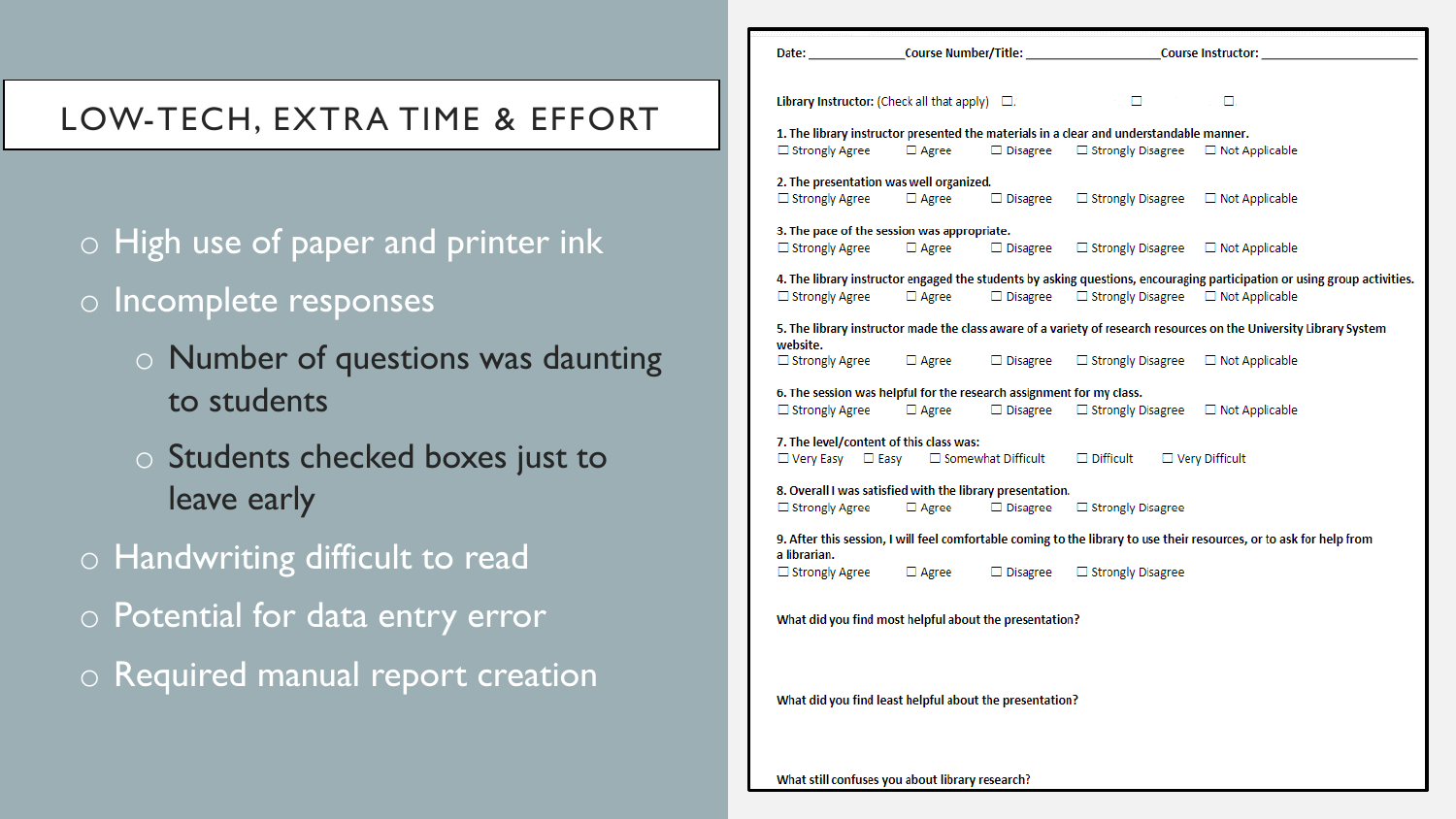## READY FOR A CHANGE

# **CONCERNS**

- Assessment is now a bigger part of work
- Are we getting the information we need?
- Is it worth the time, effort and paper?

# CONSIDERATIONS

- Would everyone take an online survey?
- What platform would we use?
- How would reporting work?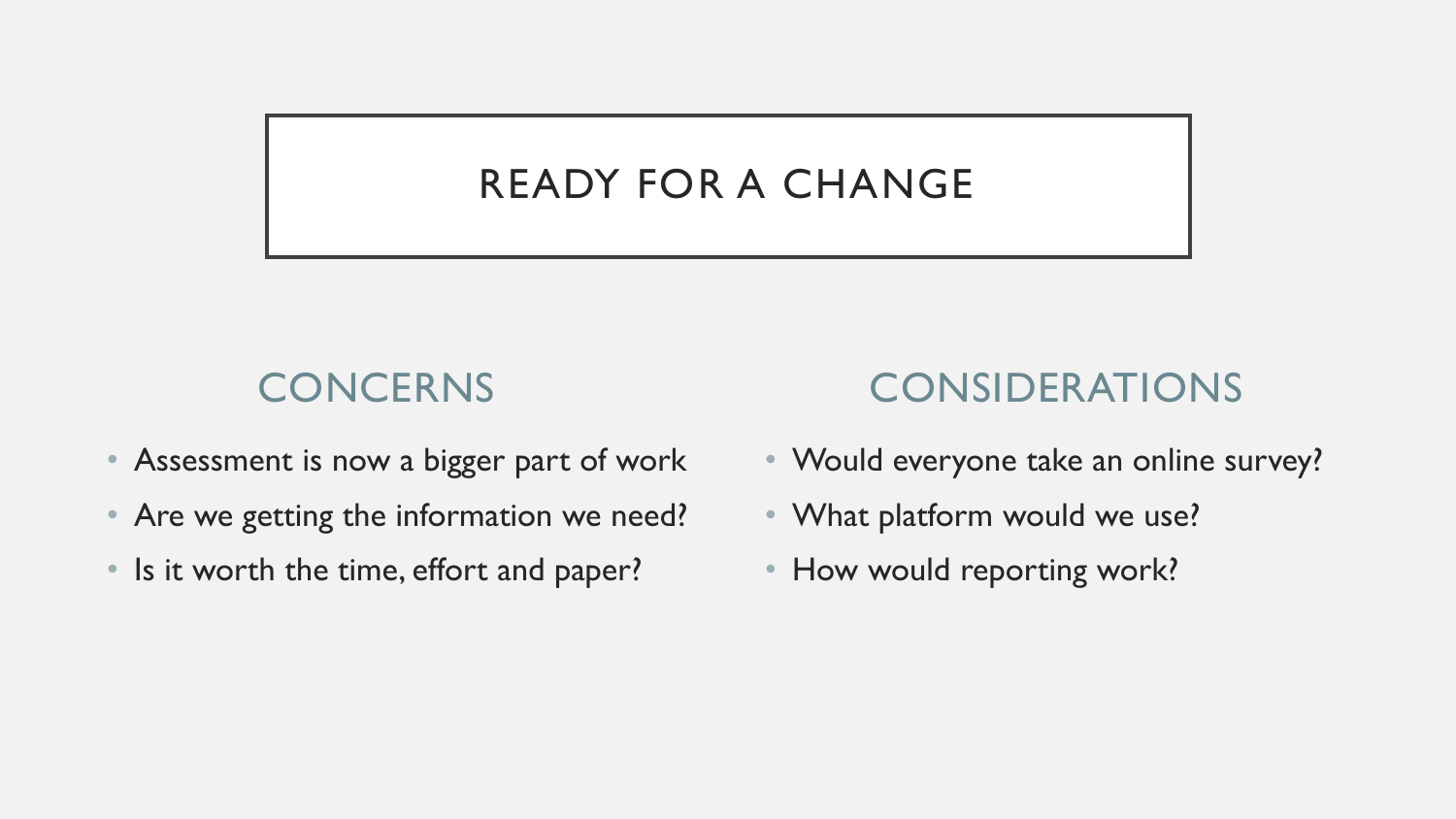### SHORT, SIMPLE SURVEY

O Chose LibWizard - part of our Springshare subscription o Implemented Fall 2017 O Mobile-friendly surveys o Timestamped entries  $\circ$  Exports to .csv o Embed into LibGuide

#### $\overline{\phantom{a}}$  .  $\overline{\phantom{a}}$ and a state of the □

### Please note the date and time of your class. (required)

| MM-DD-YYYY | <b>HH:MM am/pm</b> |
|------------|--------------------|
|------------|--------------------|

Your librarian instructor(s) today:

#### This session was for what class? (required)

- Freshman Seminar
- Comp 1
- $\circ$  Comp 2
- $\circ$  Other

#### What I learned in this session will help me in this class and/or in other classes. (required)

□

- Agree
- O Disagree
- $\circ$  No opinion

#### What resources or topics would you like to see covered in more detail? Any other comments or

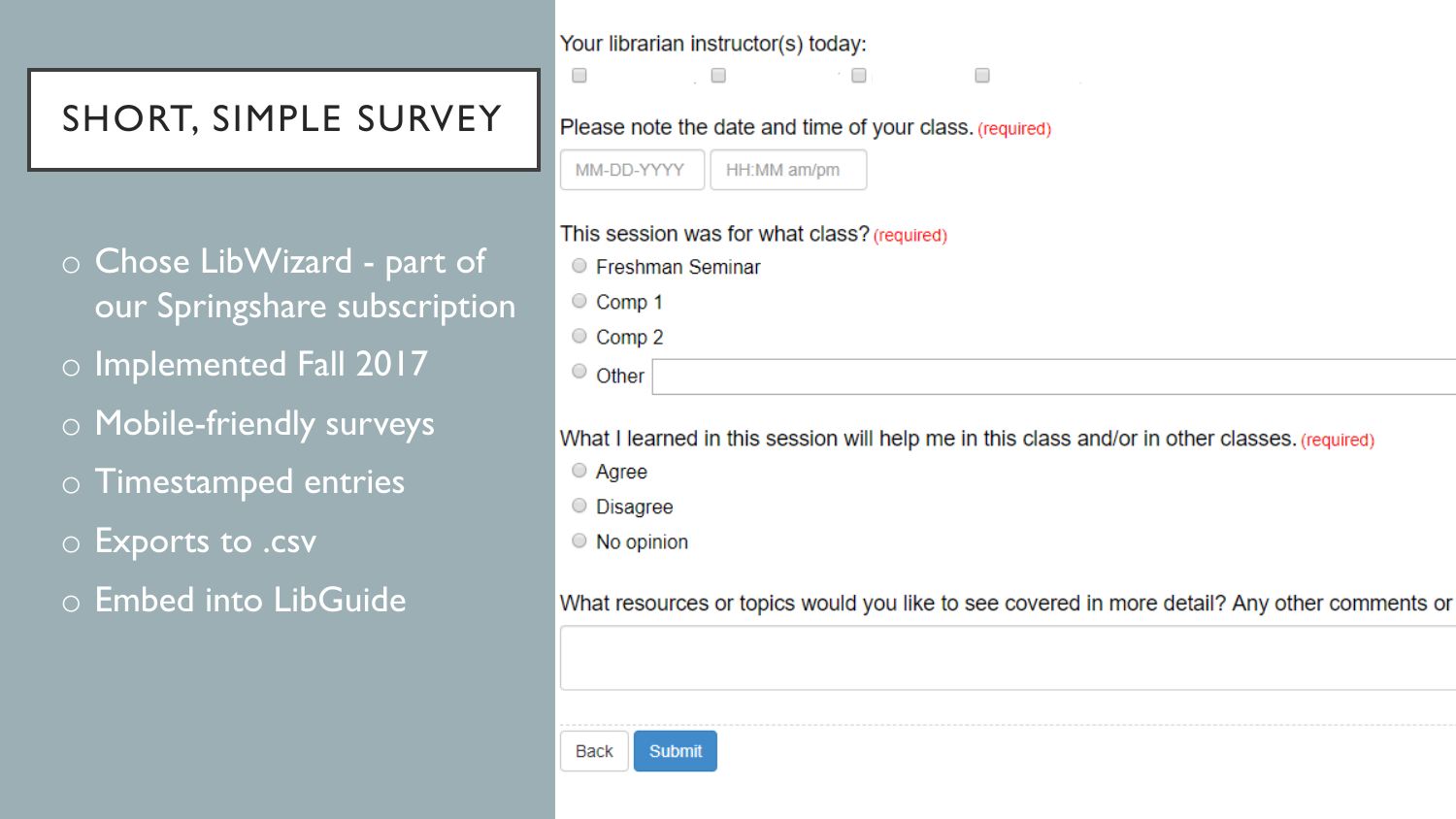### STATS AT A GLANCE

### o Think there's a trend in responses? Add search filters to confirm

o Field analysis: Generates charts or graphs that you can download for reports & presentations